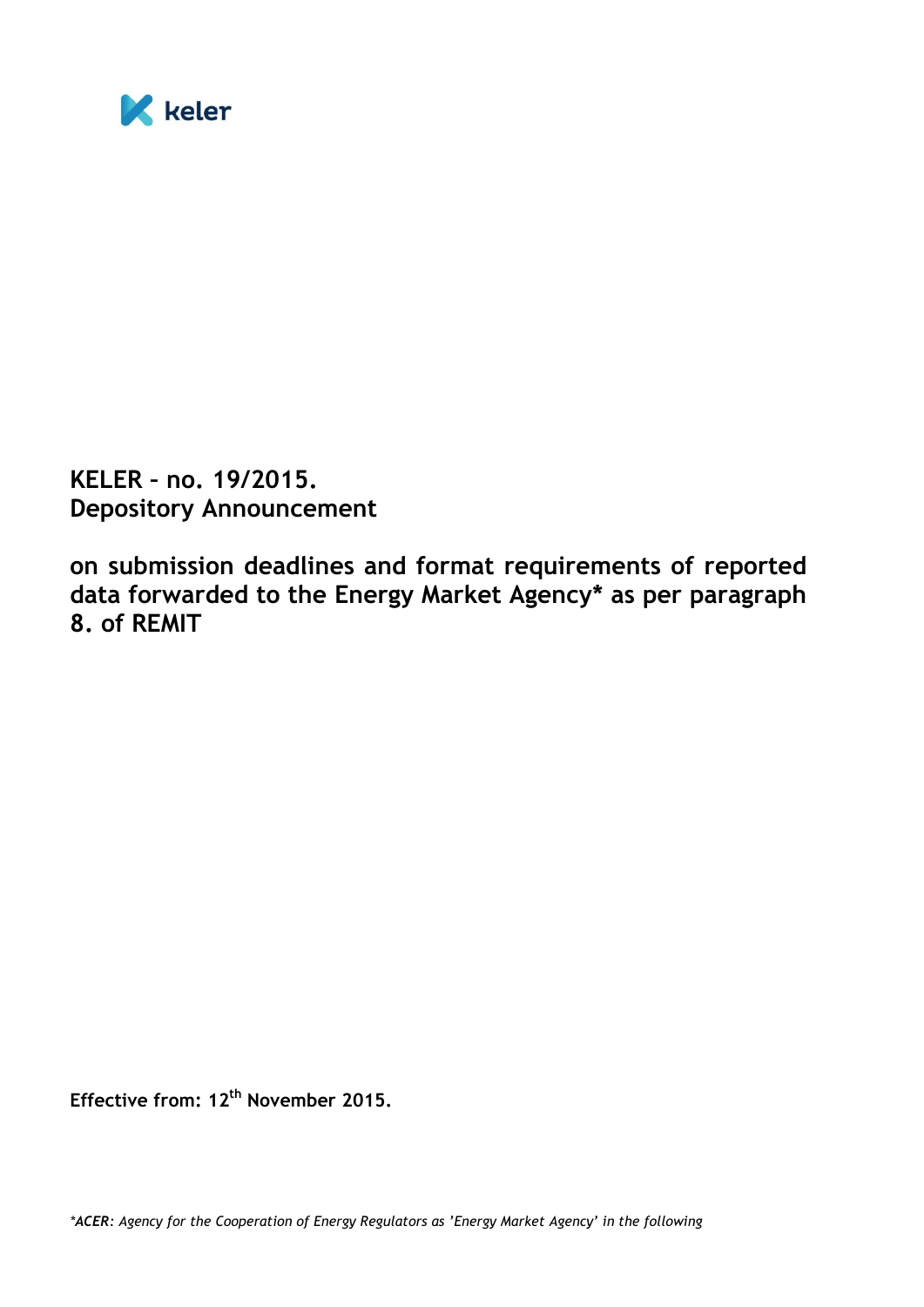## **HANDLING OF REPORTS**

Clients can fulfil their reporting obligation towards KELER the following ways:

- **Manual upload** to KELER's Trade Reporting system which enables Clients to immediately review the result of format- and logical verification performed on the report by KELER. Status confirmation sent by the Energy Market Agency shall also be available in the system once data has been processed.
- Via KELER's **web-service solution,** when both KELER's format- and logical verification and the Energy Market Agency's status feedback on the processed data shall be available in the confirmation response to initiating the web-service solution.

KELER's Trade Reporting system forwards all reports received and accepted immediately to the Energy Market Agency.

A report submitted by Clients is considered accepted by KELER once it is successfully received electronically and it has passed the format and logical verification.

According to REMIT, the reporting obligation becomes fulfilled once the Energy Market Agency confirmed its acceptance in a feedback message.

Withdrawal of reports with erroneous content or reports submitted by accident is not possible. Amendment or cancellation is possible by submitting a new, relevant report.

## **OPERATING HOURS**

KELER's Trade Reporting platform, serving as a basis for report submission, is available on (banking) working days from **8.30 a.m. till 6 p.m.**.

Clients can submit reports either manually or via web-service within these operating hours. Confirmation messages on uploaded, submitted reports can be accessed during the same period in line with the relating deadlines for receipt and confirmation.

Outside the above defined operating hours, KELER's Trade Reporting system is not available, reports cannot be uploaded and monitoring functions in relation to earlier sent reports and status messages are not accessible either.

## **DEADLINES FOR RECEIPT AND CONFIRMATION**

During operation under normal circumstances (when all necessary functions of the reporting procedure are accessible and communication runs properly) Clients are sent confirmation messages both on the result of format- and logical verification performed by KELER on each submitted report and on the feedback by the Energy Market Agency **within 30 minutes** latest.

In case of manual report upload, confirmations are available on the web-based platform of the Trade Reporting system.

KELER's Service Desk shall immediately notify our Clients in case of a system error of KELER Trade Reporting – either communication related or technical – which disables report submission in the system. The notification shall contain the reason of the error and the expected recovery time. In such cases KELER shall recover to normal operation the same day, within 4 hours following the occurrence of the issue.

In case an error cannot be corrected within the official operating hours of Trade Reporting system on the given day, then the notification sent by KELER's Service Desk procedure shall detail, in line with our BCP procedure, the replacement solution for submitting reports to KELER. The primary replacement shall be e-mail communication and Clients shall be provided the relevant e-mail address in the Service Desk

KELER Ltd. • H-1074 Budapest, Rákóczi út 70-72. • Phone: 483-6100 • Fax: 342-3539 - [www.keler.hu](http://www.keler.hu/) • Registration no.: 01-10-042346